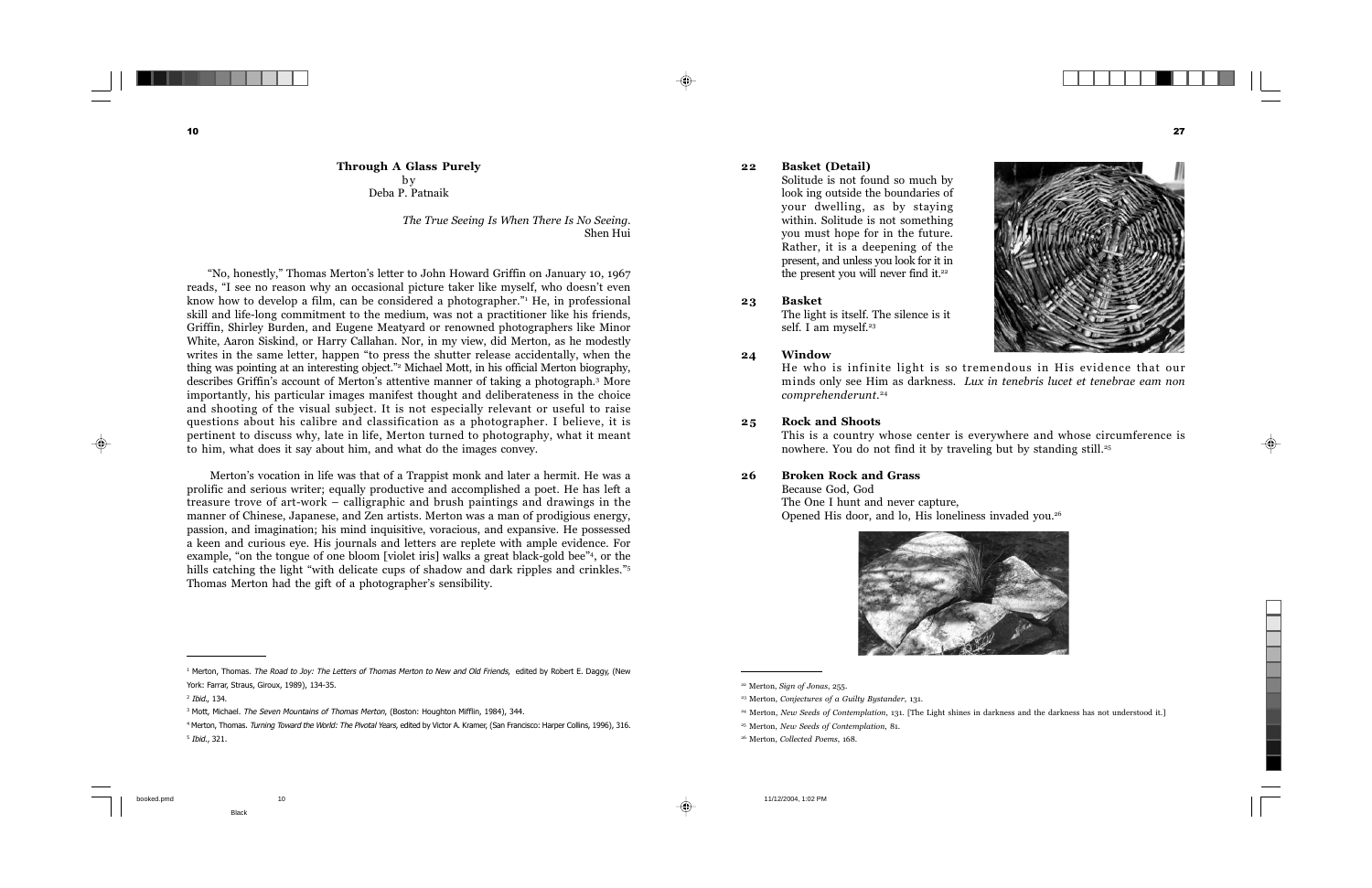The editors of *The Intimate Merton* state, "Writing was his [Merton's] way to taste and see."6 In his own words: "To write is to think and to live … even to pray."7 But, he insatiably craved for and deeply enjoyed "moments of eloquent silence and emptiness" beyond the cloister walls.8 The world of nature and simple ordinary things – "Return to reality and to the ordinary, in silence"9, "to *see* it and *feel* it [his italics]"10 – held for him a special kind of appeal and enchantment – not of magic but of mystery. He asserted, "I myself am a part of the weather and part of the climate and part of the place, and a day in which I have not shared truly in this is no day at all." $\mu$  His life in the Monastery was demanding. The daily ritual of the cenobitic life as well as all the writing and interacting with frequent visitors was not totally quietening or tranquil. A man of paradox, his Journals reveal his anguished conflicts and struggles. The years of the 1950's and 1960's, as Mott points out, were a period of turmoil and searching.12 Merton yearned for a "normal human balance" as a devoted Christian and monk.13 Photography, I suggest, exposed a way of finding that "balance", and was a fitting counterpoint to writing  $- a$ time for stillness, solitude, and self-reflection.

 An avid writer, Merton was, in general, confined to specific themes, topics and issues. In photography, he felt free, open and quiet – nothing to debate or discourse, nothing to argue or explain; only animated by imagination, silence, and connectedness with what he visually experienced. It served him as a mode of attuning "to the other music that is beyond the words" – emptying of even thinking and to be in a state of contemplation.14 That would explain the eclectic and evocative nature of his imagery. Shorn of triteness, sentimentality, and superfluity, they inspire a sense of "infused contemplation."15 Listen to what Harry Callahan maintains: "a picture is like a prayer"16 – octave of prayer, to borrow Minor White's expression.17

<sup>&</sup>lt;sup>6</sup> Merton, Thomas. The Intimate Merton: His Life From His Journals, edited by Patrick Hart and Jonathan Montaldo, (San Francisco: HarperSanFrancisco, 1999), xi.

<sup>7</sup> Ibid., 129.

<sup>&</sup>lt;sup>8</sup> Merton, Turning Toward the World, 194.

<sup>9</sup> Ibid., 294.

<sup>10</sup> Ibid., 300.

 $11$  *Ihid*.

 $12$  Mott, Seven Mountains of Thomas Merton, especially the chapters "Mount Purgatory" and "Mount Olivet."

<sup>&</sup>lt;sup>13</sup> Merton, Turning Toward the World, 327.

<sup>14</sup> Merton, Thomas. The Literary Essays of Thomas Merton, edited by Patrick Hart, (New York: New Directions, 1981), 129.

<sup>&</sup>lt;sup>15</sup> Merton, Thomas. What Is Contemplation? (Holy Cross, IN: St. Mary's Press, 1948), 7.

<sup>&</sup>lt;sup>16</sup> Coleman, Alan D. "Harry Callahan: An Interview," Creative Camera International Year Book, (London, 1976), 76.

<sup>&</sup>lt;sup>17</sup> White, Minor. Octave of Prayer, (New York: Aperture, 1972).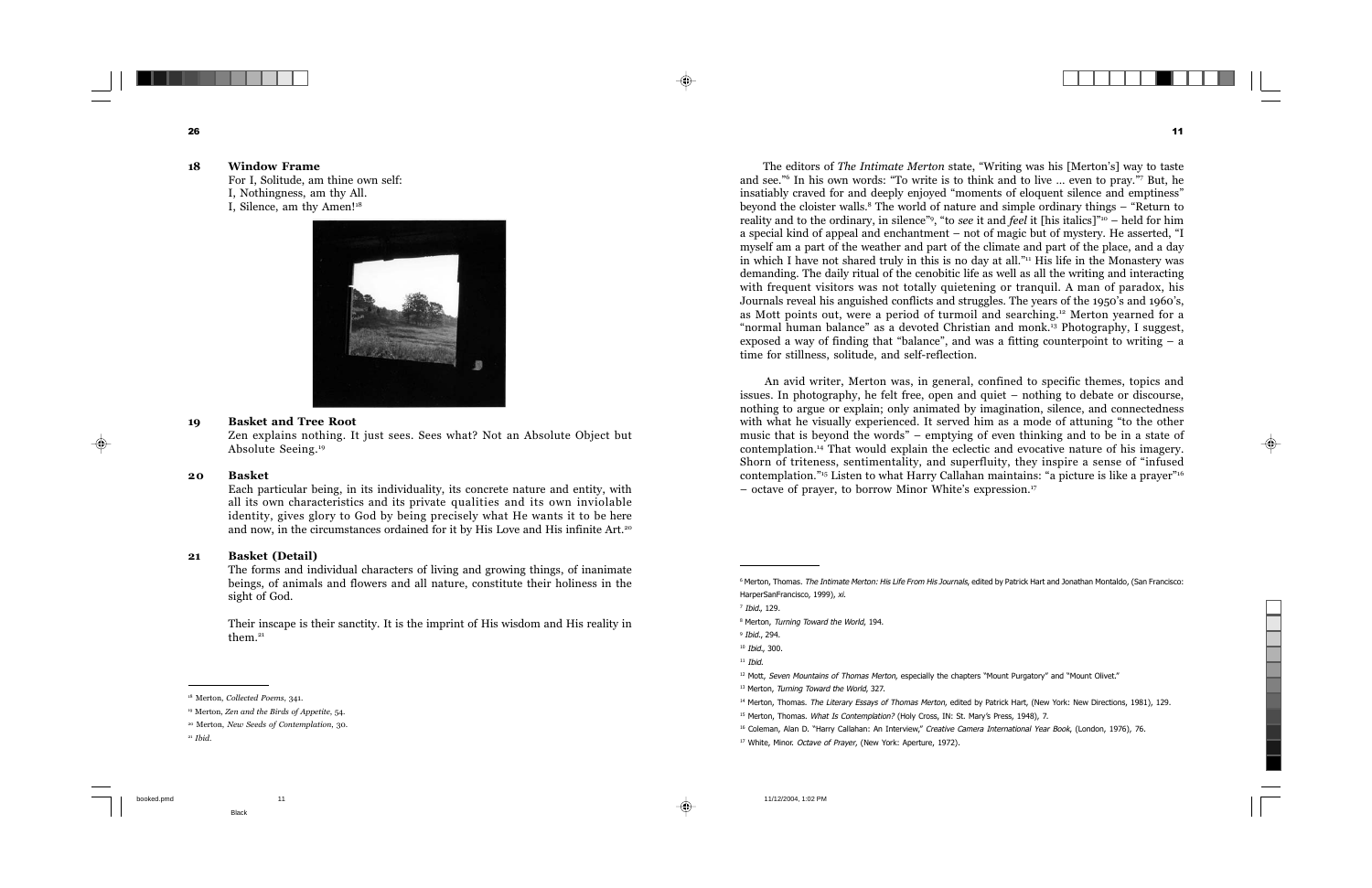Photography fulfilled Merton's "urgency of seeing, fully aware, experiencing what is *here.*"<sup>18</sup> It magnified his experience of "pure seeing", rather, more accurately, his images are its realization.19 This parallels the "inseeing' he admired in poet Rainer Maria Rilke, which lets one "into the very center."20 The artist, according to him, is both a "maker" and a "seer"<sup>21</sup> – see-er/seer, who combines "aesthetic illumination"<sup>22</sup> and "sapiential awareness [that] deepens our communion with the concrete."23 And this fusion illuminates Merton's photographs.

 He found the camera to be "the most eager and helpful of beings."24 [Note his use of the word being.] Nevertheless, he was cognisant of the medium's inadequacy: "nothing resembles reality less than the photograph."25 He comments on the camera's limitation in *Conjectures of a Guilty Bystander*:

To convey meaning of something substantial you have to use not a shadow but a sign, not the imitation but the image. The image is a new and different reality, and of course it does not convey an impression of some object, but the mind of the subject: and that is something else again.26

Let us turn to two passages from *The Asian Journal*:

No, a camera cannot reconcile one with anything. Nor can it see the real mountain. The camera does not know what it takes: it captures materials with which you reconstruct not so much what you saw as what you thought you saw. Hence the best photography is aware, mindful, of illusion and uses illusion, permitting and encouraging it – especially unconscious and powerful illusions that are not normally admitted on the scene.27

Again:

The full beauty of the mountain is not seen until you too consent to the impossible paradox: it is and is not. When nothing more needs to be said, the smoke of ideas clears, the mountain is SEEN.<sup>28</sup>

<sup>&</sup>lt;sup>18</sup> Merton, Turning Toward the World, 123.

<sup>&</sup>lt;sup>19</sup> Merton, Thomas. Conjectures of a Guilty Bystander, (New York: Doubleday, 1966), 281.

<sup>&</sup>lt;sup>20</sup> Merton, Literary Essays, 30.

<sup>&</sup>lt;sup>21</sup> Merton, Thomas. Notes on Art and Worship, 21. Unpublished mimeograph in the archives of the Thomas Merton Center at Bellarmine University, Louisville, Kentucky.

 $^{22}$  Merton, Thomas. The Other Side of the Mountain: The End of the Journey, edited by Patrick Hart, (San Francisco: Harper Collins, 1998), 323.

<sup>&</sup>lt;sup>23</sup> Merton, Literary Essays, 100.

<sup>&</sup>lt;sup>24</sup> Merton, Road to Joy, 141.

<sup>&</sup>lt;sup>25</sup> Merton, Conjectures of a Guilty Bystander, 134.

<sup>26</sup> Ibid., 134.

<sup>&</sup>lt;sup>27</sup> Merton, Thomas. The Asian Journal of Thomas Merton, edited by Naomi Burton, Patrick Hart and James Laughlin, (New York: New Directions, 1975), 153.

<sup>28</sup> Ibid., 156-57.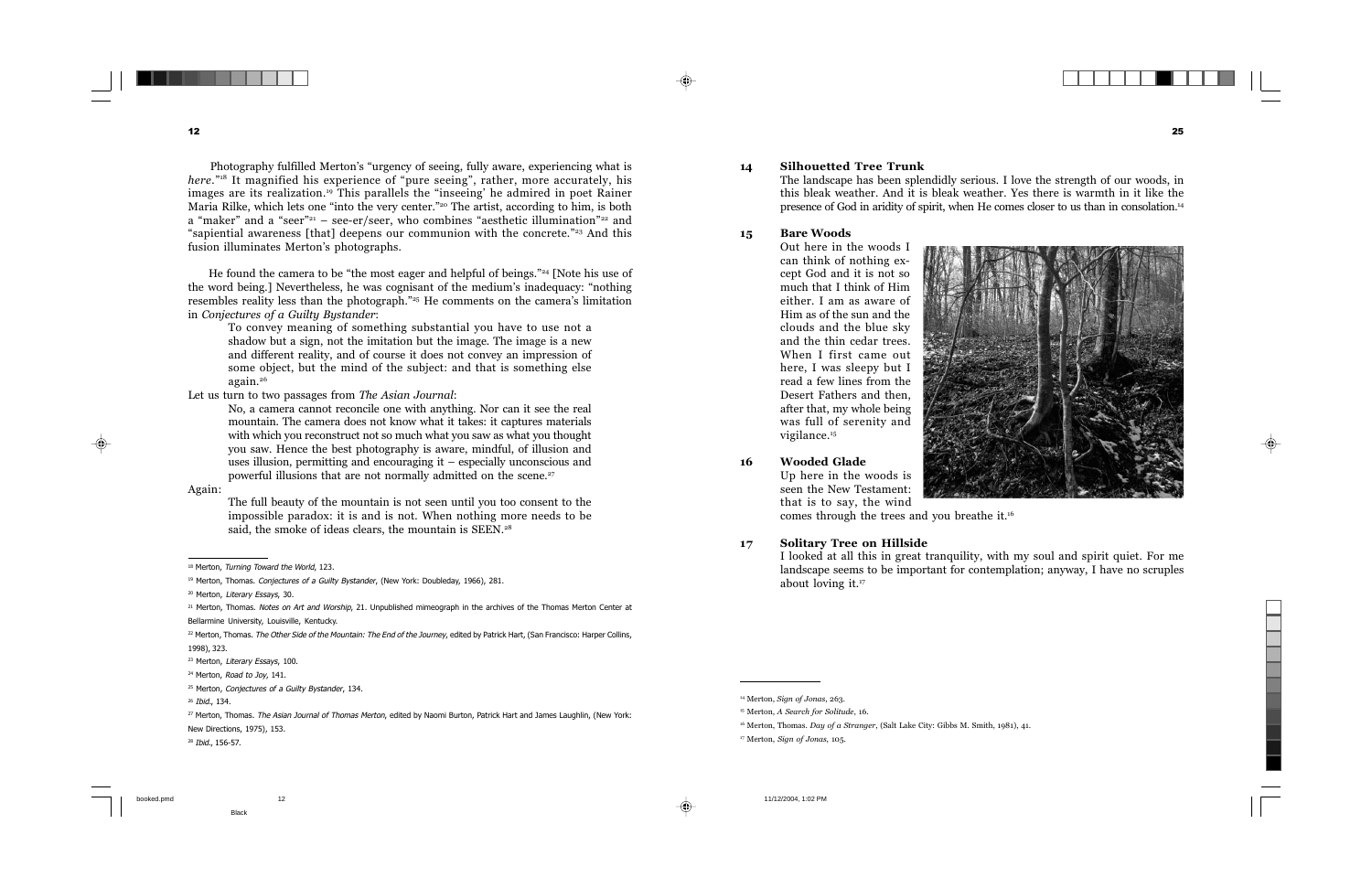Does it mean Merton is undercutting photography? Is he being sophistical? I do not think so. Consciously or unconsciously, in these passages, the erudite poet-thinker raises critical issues pertaining to the medium which photo critics and historians, aesthetics-theorists, and artists continue to debate. The significant aspect of these extracts is that they underscore the aesthetic process and intention of the contemplativephilosopher, besides indicating the paradoxical nature of the art-form.

 One could argue, knowing Merton's paradoxical inclination, photography attracted him because it inheres paradox. It is the most fleeting and ephemeral among the arts – painting, graphics, and sculpture. Yet, it attempts to arrest time and space. Scholars argue about its claim to bear witness to reality and truth. Merton too implies these questions, as can be noticed, in quotations cited in this essay. His photographs hold a window to the paradox of time and place. He explores, at the same time, the metaphoric and symbolic as well as the iconic and the emblematic signification of an image. His images do lend themselves to multiple allusions. Remarkably, none of his photographs is a manipulated image. In their lucidity, simplicity, and lack of self-projection, they echo Merton's remark on Zen: "If Zen has any preference it is for glass that is plain, has no color, and is 'just glass'."<sup>29</sup> [Compare, St. John of the Cross likening man to a window.] They project a "transparence" that accentuates the experience of, to quote Susan Sontag, "luminousness of the thing itself."30

Zen calligraphy and painting – art in general, Merton contends:

… by its peculiar suppleness, dynamism, abandon, contempt for "prettiness" and for formal "style," reveals to us something of the freedom which is not transcendent in some abstract and intellectual sense, but which employs a minimum of form without being attached to it, and is therefore free from it.31

He further ruminates in an exegesis on Roland Barthes' writing:

… what he has to choose is his *writing*. Not so much the *kind* of writing as the *act* of writing … when the choice is completely lucid, when the writer chooses simply to *write* and renounces all the rest ("message," "expression," "soul," "revolution"), then the writing itself stands out clearly as writing.<sup>32</sup>

Later on in the essay, he explains the notion of *gestus* "the authentic *gestus* of writing begins only when all meaningful postures have been abandoned, when all the obvious 'signs' of art have been set aside."33 Barthes' writing, characterized by Merton as "writing degree zero", like his close friend, Ad Reinhardt's painting, infuses "a kind of quietism … a

<sup>33</sup> Ibid., 145.

<sup>&</sup>lt;sup>29</sup> Merton, Thomas. Zen and the Birds of Appetite, (New York: New Directions, 1968), 4.

<sup>&</sup>lt;sup>30</sup> Sontag, Susan, Against Interpretation, (New York: Farrar, Straus, Giroux, 1966), 13.

<sup>&</sup>lt;sup>31</sup> Merton, Zen and the Birds of Appetite, 6.

<sup>&</sup>lt;sup>32</sup> Merton, Literary Essays, 142.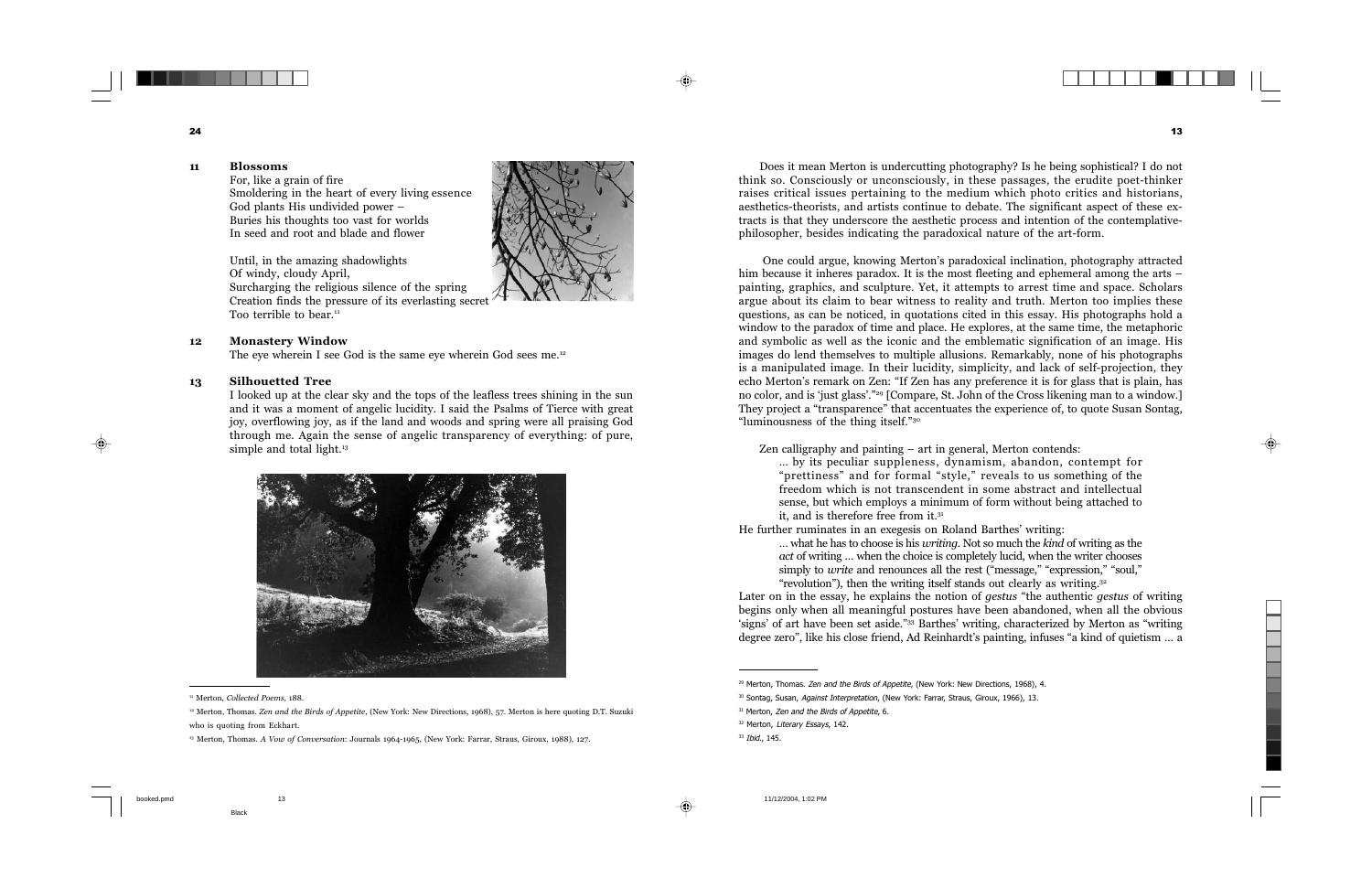Zenlike stillness" which emanates a "certain inscrutable excitement."34 Merton's art and photographic work encapsulate these feelings. Paramount to him is not so much the images as product, compelling as they are, but the choice and the act of image-making.

 Thomas Merton's images are without artifice or disguise. Almost all of them are frontal shots – direct and straight, allowing the object its own autonomy and fidelity. His preferred manner of making pictures was in black and white. It gave the photographs textural depth and authenticity, stripped and emptied of drama or distraction. Like the poetry of his long-lasting friends, Robert Lax and Louis Zukofsky, they are "chaste and sparing."35 They imbibe the Zen way of seeing and expressing the visible world around with Blakean conceit, innocence, and wit – be it the image of a winter landscape, a discarded glove, a pair of black and white chairs together or a ghotied Tibetan with a poodle, leafless trees in embrace, shadow patterns, old brewery structure, or a "Men" sign with arrows stuck to a tree. Many of his images are comparable to those of Frederick Sommer, Wynn Bullock, Minor White, and Aaron Siskind in their abstraction and minimalism. As with them so too with Merton, the transformation of the thing to image transcends the normal referentiality of the photographic language. Merton's photography, in my view, is photographing degree zero. For him it is not only "a moment of awe and inexpressible innocence,"36 but also, if I may interpolate, an "essential factor in asceticism."37 For this utterly Christ-centred eremite, a moment of "self-awareness and self-forgetfulness"38 – another way for Christ to develop Merton's life "into Himself like a photograph."39

 What do these photographs convey? Over 20 years ago, I published a book with a sampling of Thomas Merton's photographs and some of my comments and thoughts.<sup>40</sup> As I review them and reflect today, the images whisper in another tone.

 The roots say: we are here – uprooted yet alive. The mountains declare: we are here – immutable yet ever-changing like the waters. The paint cans clang: we are useless yet useful. The basket affirms: I'm empty yet full. Sculpted rocks proclaim: we are not the Buddha; if you see him, kill him.

 Two chairs ask: do you see the presences? The branches whistle: do you feel the wind tangled within us? Driftwood asks: what is time?

The wheel turns.

<sup>34</sup> Ibid., 146.

<sup>35</sup> Ibid., 129.

<sup>&</sup>lt;sup>36</sup> Merton, Turning Toward the World, 7.

<sup>&</sup>lt;sup>37</sup> Merton, Thomas. The Sign of Jonas, (New York: Harcourt Brace, 1953), 40.

<sup>38</sup> Merton, Turning Toward the World, 7.

<sup>&</sup>lt;sup>39</sup> Merton, Thomas. New Seeds of Contemplation, (New York: New Directions, 1961), 162.

<sup>&</sup>lt;sup>40</sup> Patnaik, Deba Prasad. Geography of Holiness: The Photography of Thomas Merton, (New York: Pilgrim Press, 1980).